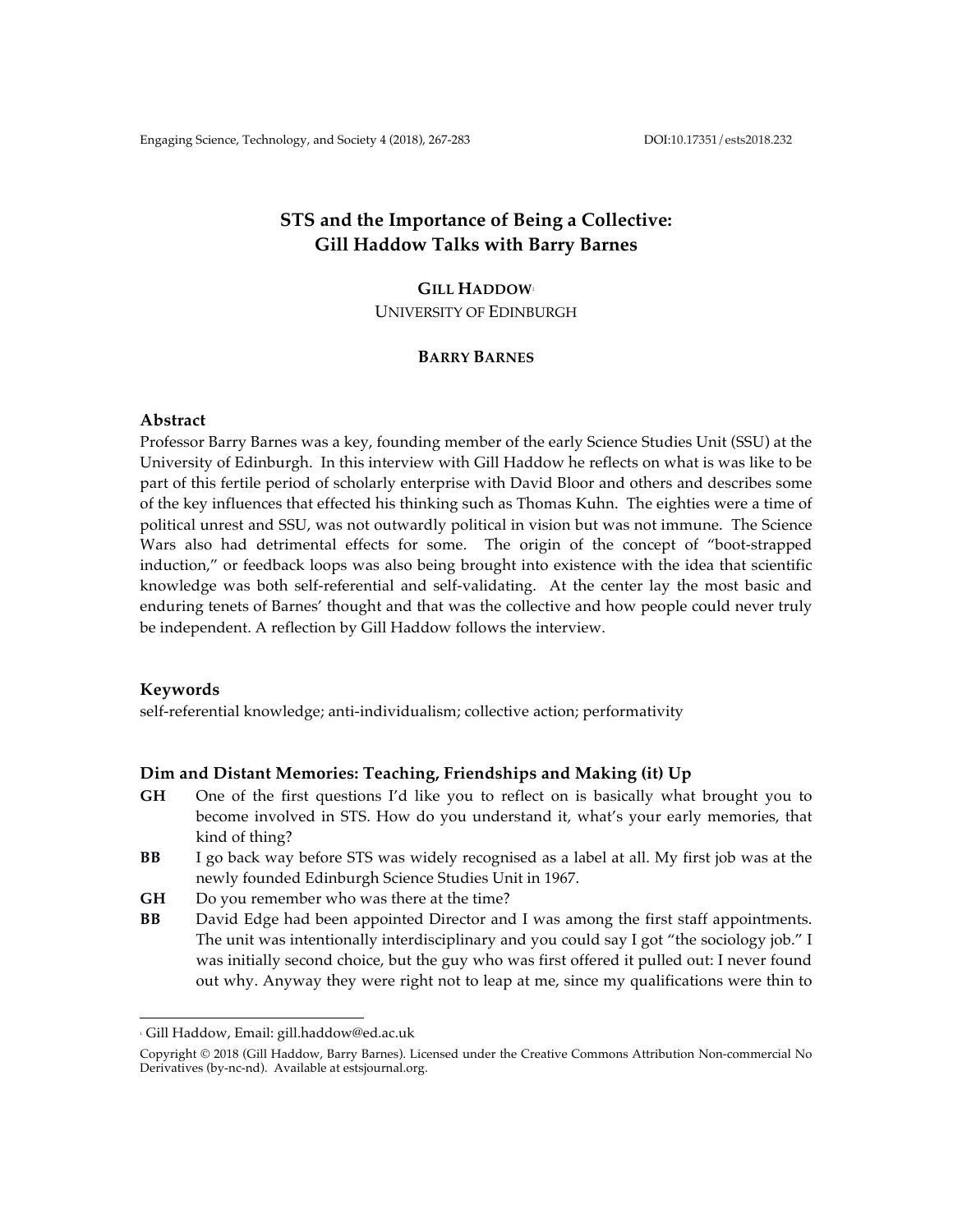say the least, even by the standards of the time. Today of course you have to have a PhD and two years' postdoc or whatever. I merely had a year in sociology, albeit a really great year.

- **GH** What was your favorite thing in sociology?
- **BB** I was at Essex for a year learning it from scratch, I'd been a scientist. I'm a trained chemist [invaluable when I got interested in genomics late in life] but had no previous background in the social sciences at all. Sociology at Essex was wonderfully interesting with a very large group of graduates, and varied and talented staff of whom Alasdair MacIntyre is probably the one I learned the most from.
- **GH** The philosopher Alasdair MacIntyre?
- **BB** The sociologist Alasdair MacIntyre. It's the same one: he was a chair of sociology at Essex. He thought better of it later on and reverted to philosophy.
- GH So he was a sociologist?
- **BB** Yes; and particularly interested in Marx at the time. But whatever he focused on he was an outstanding teacher. I owe him a great deal.
- **GH** Did you have any Marxist tendencies when you were at Essex?
- **BB** No, unless you count recognising Marx as an interesting and important writer who could be learned from. I'd come to Essex convinced of the importance of the social sciences but with only the vaguest idea of what they did. I wanted to learn about them and made a start by hoovering up whatever came my way. I did get a mite more critical as time passed. I was able to do this through being awarded a conversion grant: the government wanted to get people from natural scientific backgrounds into the social sciences at that time. That was my first piece of good fortune. The second was getting the post at the Science Studies Unit, which turned out to be a great place to work, and in particular to do research. The SSU was organised as a teaching unit; the teaching was almost entirely of science [and engineering] undergraduates; and the brief was to teach more or less anything of likely relevance to them other than science itself. No doubt all this reflected the traditional Scottish vision of education that opposed undue specialisation and exclusively instrumental objectives. Whatever, the result was a terrific system both to teach and to research in. One was bound to colleagues in a shared project, but not in competition with them in the context of a single field or discipline. And in the early years of the Unit there was little or no pressure of an administrative sort either, not least because David Edge, despite a heavy teaching load and his own interests to pursue on the links between science and the media, religion, technology and engineering, was an enthusiastic participant in university administration, happy to take much of that load from us and to deal with any unwelcome external pressure. As someone with no previous experience I was particularly grateful for this: I spent my first year writing lectures in what in the UK was a largely non-existent field and scarcely had time to do anything else. Typically I'd finish writing a lecture the night before giving it, and after the scientists had finished their labs they would come over to listen to the lectures, which they seemed to like.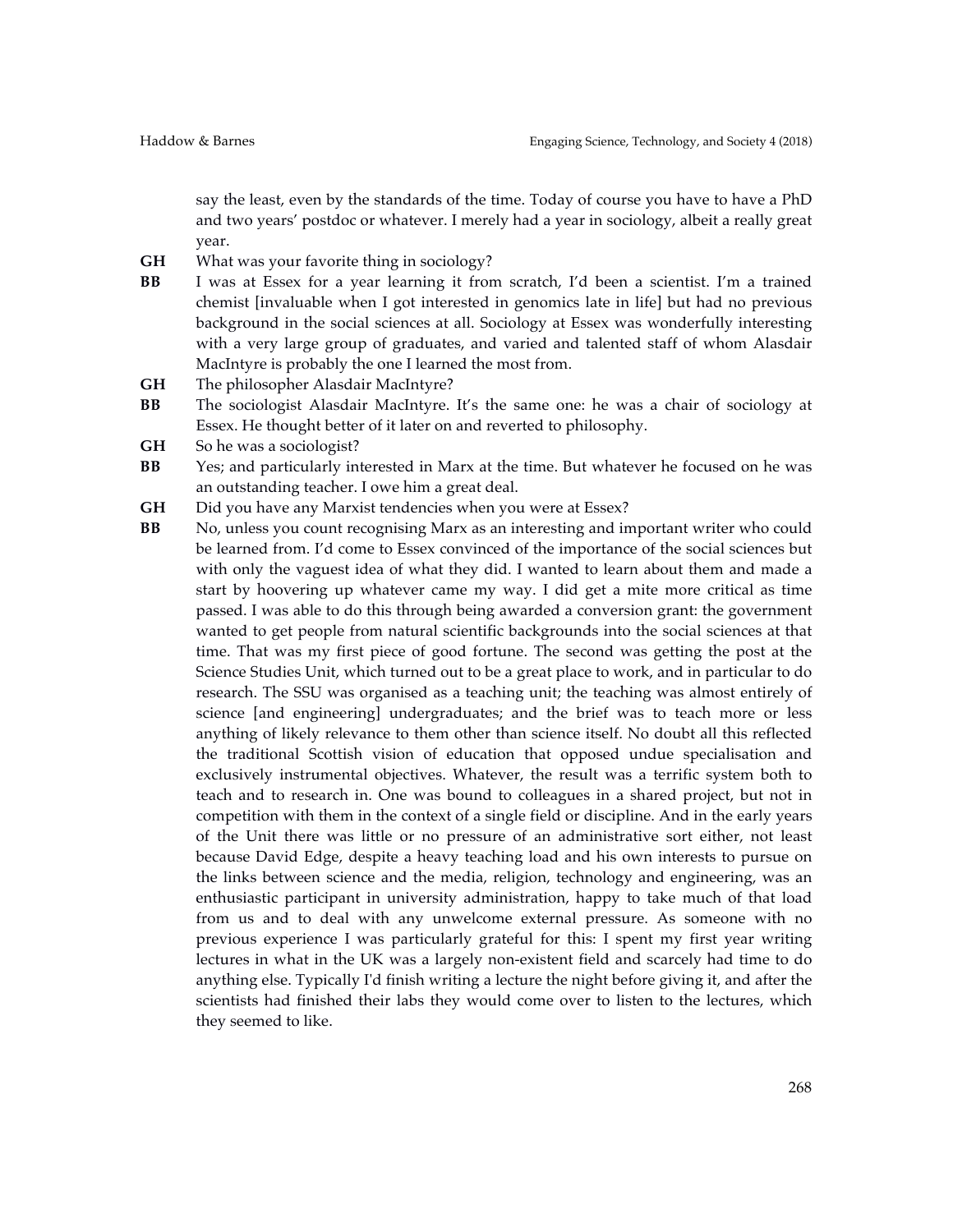**GH** What were you teaching at that time?

- **BB** We were drawing materials from philosophy, history of science, sociology and other social sciences, science policy and several other areas. Don't rely on my memory on this, it is not to be trusted and this was decades ago. But I guess I was the person who had the least existing material to draw upon, although there was the group around Bernal in the UK, and in the USA a small but very productive specialty of sociology of science. Also there were historical and philosophical studies of science I could make use of. Even so, I had to read very widely and it was a relief to get to the end of the first year with a passable set of lectures written up for future use––and future improvement. After that things eased up and further support to continue on the road I was taking came when Tom Burns, the Professor of Sociology, commissioned me to prepare a reader in sociology of science. Tom Burns had a way of being supportive in a distant and unobtrusive way; and I guess I owe rather more to him than I knew at the time.
- **GH** Did you know what you were looking for or could you give me an example?
- **BB** I read quite a lot of history, some of which was institutional and structural, some of which was in a loose sense Marxist—Needham's stuff on science in China for example. I got to know the work of the Bernal group much better when Gary Werskey eventually joined the staff, since he was at work on a book about them. They were all committed to a Marxist and utilitarian view of science and its value, and they wrote of it as scientists, with what was in the last analysis a descriptive perspective that I could connect with even if I didn't wholly share their viewpoint. I was looking for material that was describing human beings doing things and trying to understand what was going on, and they got halfway there at least if not more. I had a lot of time for their work, and much less for that of their critics, some of whom seemed to me entirely lacking in empirical curiosity––lacking in any sense that there was something to be learned from looking at what scientists actually did.
- **GH** Was there anyone in particular, the critics of that group that you had an issue with?
- **BB** Much of the philosophical criticism didn't attract me because of this, but fortunately not all philosophy is devoid of empirical curiosity and I learned from David Bloor where to go for interesting and valuable philosophical work. I shared an office with him at this time and talked with him a lot, and I went to his undergraduate lectures on philosophy of science. We were all going to each other's lectures in the first year.
- **GH** I wanted to ask you about sharing an office with David, how was that? How long did you hang out together and share an office?
- **BB** I can't remember how long but it was certainly for a significant period of time. David was a wonderful colleague. We eventually got an office each, but the initial period of working together like that was invaluable, for me at least––another fortunate accident to add to the list I suppose you could say. He and I talked a great deal, basically about how to understand science as human behaviour. We would swap ideas and compare one with another. I was getting increasingly familiar with social science literatures as time passed, anthropology more than traditional sociology, and micro sociology more than macro.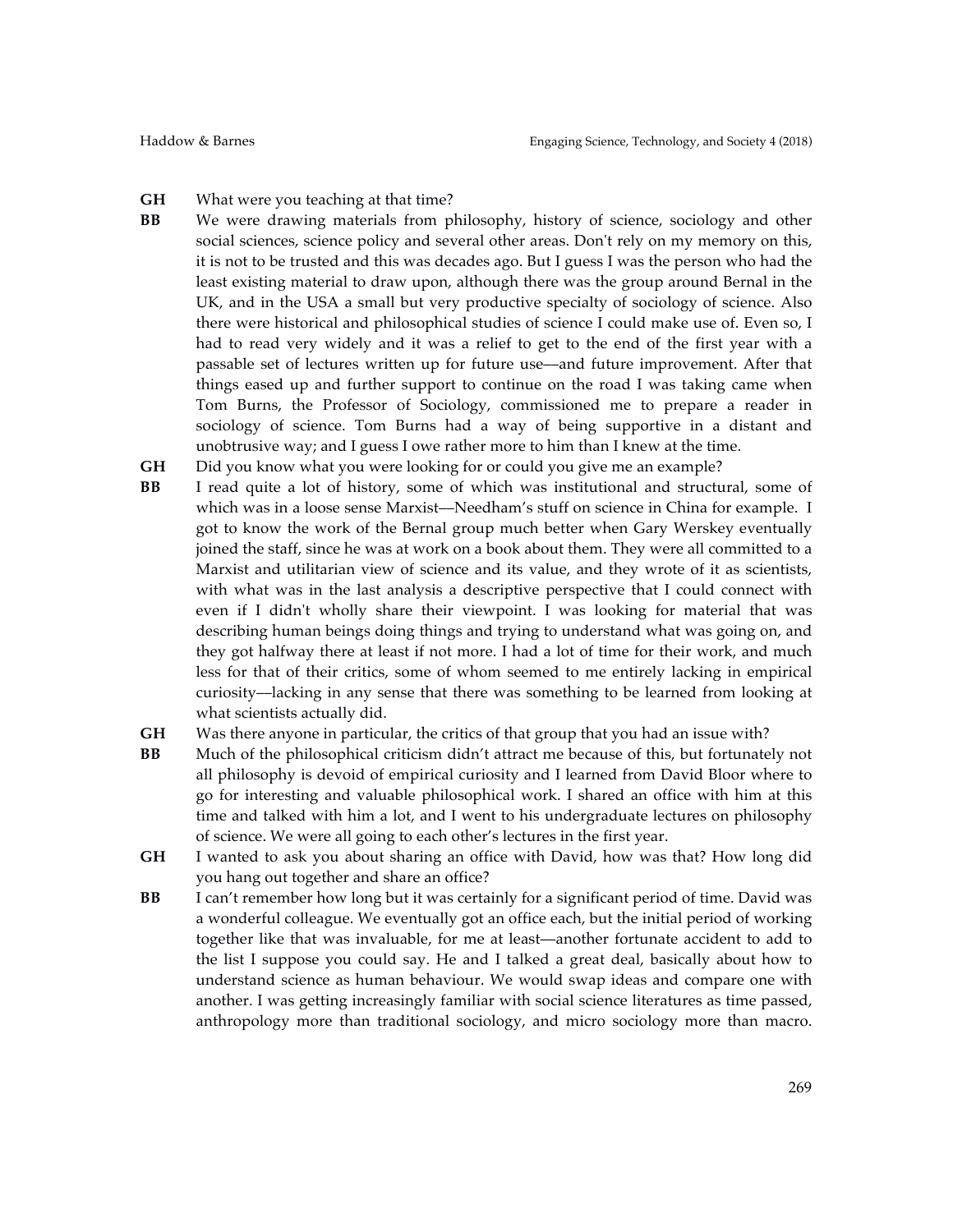Mary Douglas and Howard Becker come to mind but there were several others. David was not only into philosophy of science and mathematics, he was doing a PhD in psychology. But the work we came increasingly to talk about in relation to science was that of Thomas Kuhn, who could be read in all kinds of different ways, whether as historian, or philosopher, or sociologist. Kuhn's work became very important in the unit, not least as a teaching resource. For the first time here was someone taking a serious look at scientific training and pointing out that science is crucially dependent on inherited knowledge and trust in the ancestors. You way well think this is an obvious point, but in insisting on its epistemic significance at that time Kuhn managed to scandalise a lot of academics, especially when he made explicit parallels between the teaching of science and the teaching of theology. He certainly didn't scandalise science students though. We must have taught thousands of them over the years––and yet I can only recall one who found Kuhn's work disturbing. Many seemed to think his account of the role of ancestry and authority described their day to day experience, and some even wondered why it was being pointed out. The guy I remember having a problem with it was a follower of Teilhard de Chardin, and it wasn't the technicalities of how you learn science that were the issue in his case. Kuhn was also invaluable in our research. He's famous for his discussion of scientific paradigms, but it wasn't always properly understood what a paradigm was. He himself identified a paradigm as an exemplary achievement or exemplar. It is a proposed solution to a particular problem or puzzle that a group of scientists agree upon as the correct or best available solution and deploy as a model in efforts to solve related problems case by case. It's a wonderful insight. An exemplar is something that's at once the product of our encounters with the world outside us and our encounters with each other in collectives. It combines in one unit things that had previously been separated as either "individual" or "social," products of "reason" or products of "authority." And that one unit is identified both as the fundamental unit in which scientific knowledge is transmitted from generation to generation and the basic resource of researchers, who extend it to new problems in contingent moves from one to the next involving open-ended analogies. Of course there are a number of routes to a view of research of this sort, which is to a finitist view, and we didn't just explore this one. But it was particularly helpful in clarifying our existing thinking and presenting a coherent readily intelligible alternative to the ubiquitous dualist frameworks of the time. Today of course dualist frames are easily dispensed with, even if they remain more widespread than they deserve to be. But arriving at a memorable, alternative vision of things, one which made scientific knowledge and its carriers intelligible just as other forms of knowledge and their carriers are intelligible, felt like a significant step forward at that time. As the social scientist in the place, I now felt like I had some understanding of scientific tribes––one which combined my longstanding admiration of them, their culture and their capabilities, with recognition that as locales of human belief and behaviour they could be studied sociologically just as others are.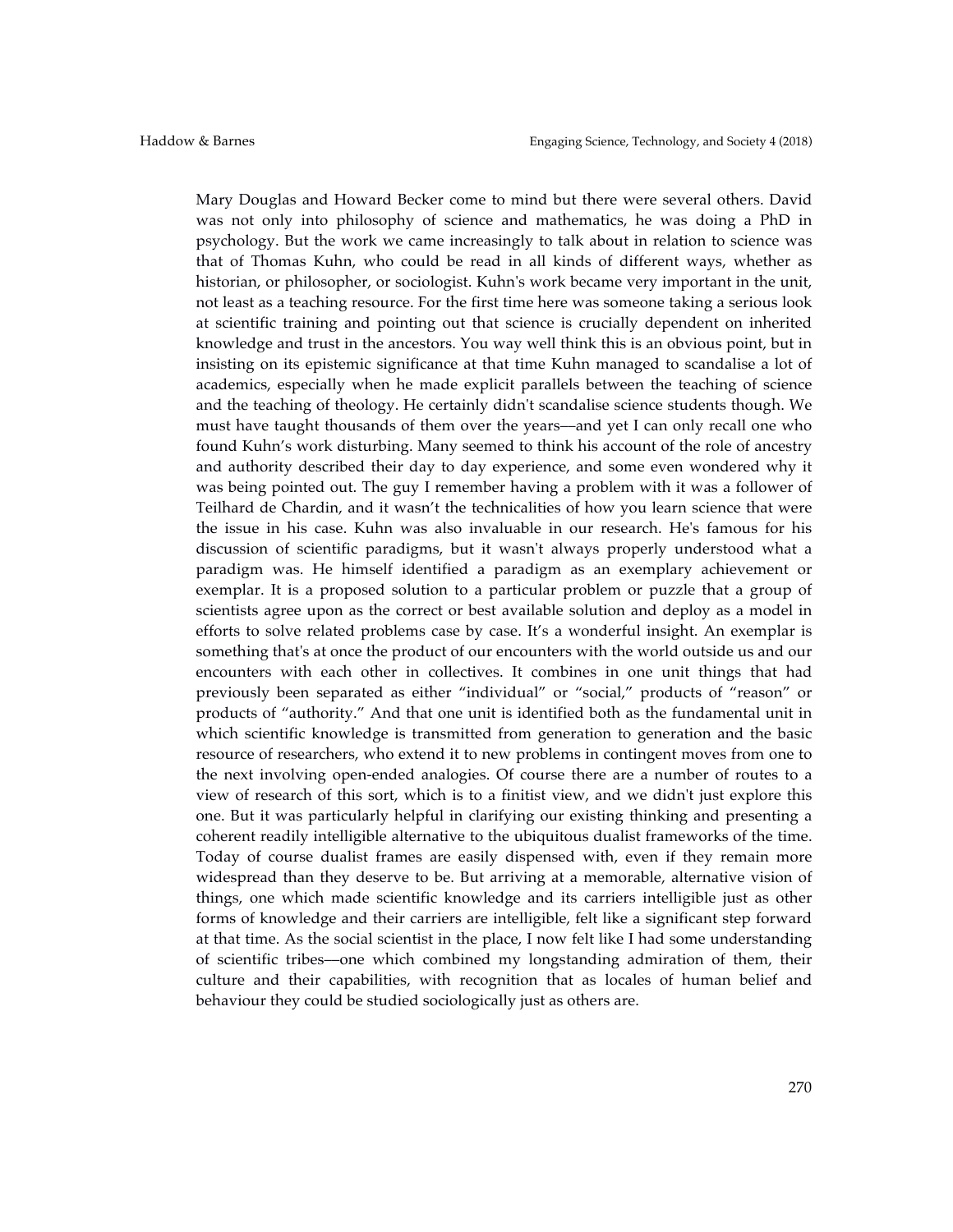#### **From SSU to STS**

- **GH** I think that's wonderful that at this point. But at this point, this was the Science Studies Unit, it seems to be fairly small, heavily influenced by teaching.
- **BB** Four permanent staff, including the boss, and two [first rate] administrators. That was the size in the early days and it didn't change much for a long time
- **GH** I think there's about 50 now here. Did you ever anticipate that it would end up being quite as well known and renowned as it is now? How important is the Science Studies Unit to the development of STIS do you think? It seems to be really key.
- **BB** I don't know the answer to this question, and can tell you very little that would help you to answer it. You need to ask other people. So far I've tried to describe a tiny bit of what went on in the period when the SSU was getting up to speed, the tiny bit that I'm guessing may interest you most. But you are now asking about the 80s and 90s and the changes that occurred over those decades. The 80s were a period when I was getting obsessively involved in research in a buzzing environment. Steve Shapin had taken over "the history job," I'd met Colwyn Trevarthen for the first time, even though he'd been around for years, a few hundred yards away in the psychology department. Donald Mackenzie had a permanent appointment in the Sociology Department––Tom Burns once more, as supportive and distant as ever. There were lots of other truly interesting colleagues around. I was aware that "science studies" type work was ongoing elsewhere, of course, and of its increasing diversity. And I admired some of it a lot, the work of Harry Collins and Trevor Pinch at Bath being just one example. Even so, I guess I should have been more outward looking, but there were other things to divert attention even when I did look around. The country was being devastated in the early 80s—transformed as some might prefer to say. And the wrecking balls swinging outside were at work inside the universities as well. Their independence was lost, massive job losses were occurring, the social science research council was set to be abolished altogether but the sentence was eventually commuted to humiliation, exile - and a name change. Not even the natural sciences escaped damage: some very senior politicians were hostile to the entire university system as it stood. We shouldn't allow ourselves to forget what kind of people these were and what kind of a world it was then. Geoff Palmer, one of the few black scientists in my generation to make it big time, has just recalled in a BBC interview how early in his career Sir Keith Joseph told him to go back to Jamaica and grow bananas. It jogged my memory, but might be even more interesting to people with no memories of the 80s to jog. Anyway, I'm digressing. The name of the game in the universities in the early 80s was survival. The unit did survive of course, the main change being that at the end of this period it lost its Director, David Edge, and subsequently moved out of the science faculty into the sociology department. Tom Burns had retired and Colin Bell was head of department, working on migration and the vast movement of populations into Europe he reckoned was bound to occur in the not too distant future. The move didn't work out all that well, and I guess some of the fault was mine. I didn't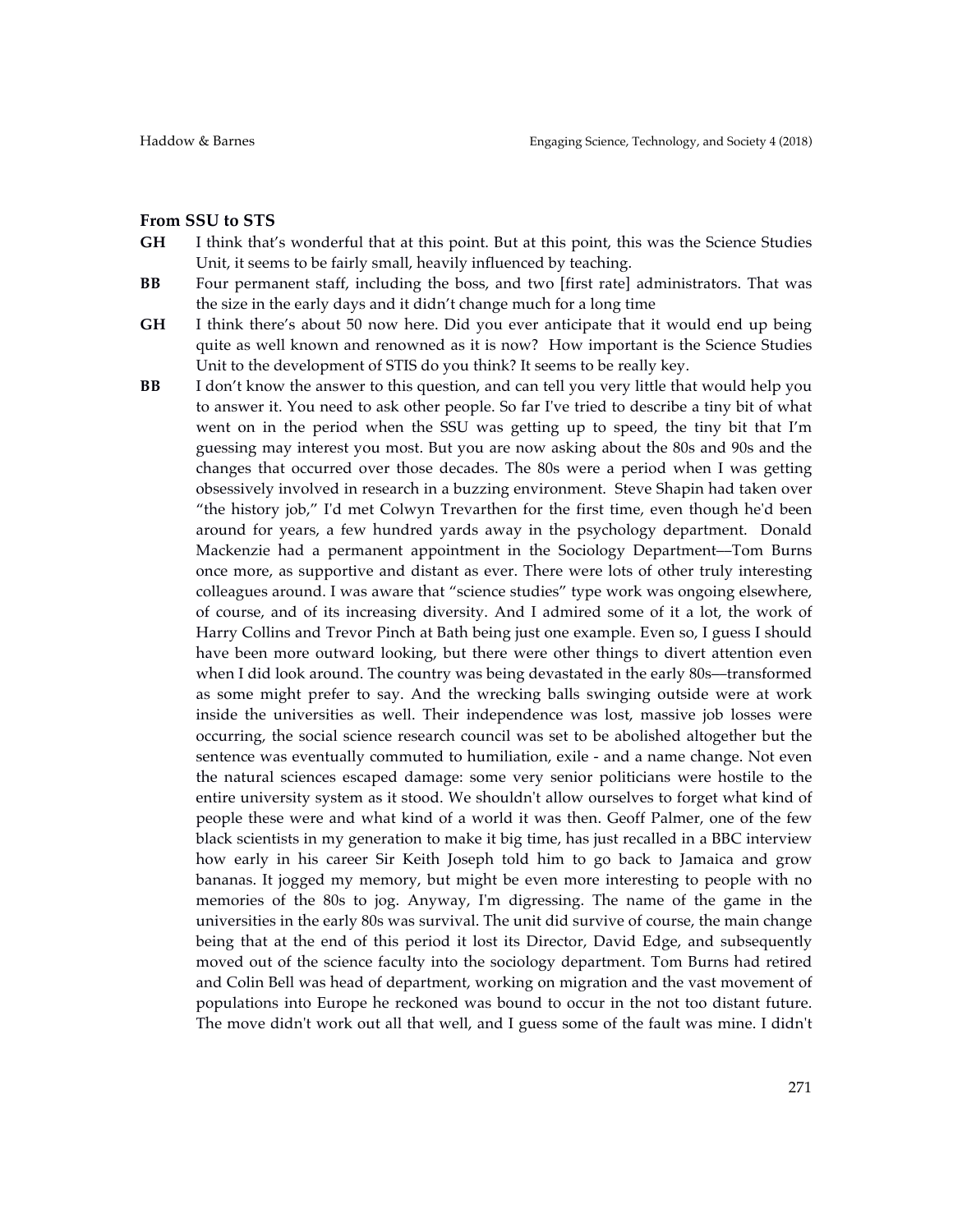foresee the extent of the culture clash that would be involved. Moving to the 90s, I can help you even less because I left Edinburgh in 1992 and moved my work away from science at the same time, only coming back to it in 2002 as a co-director of Egenis, in the network of genomics research centres with its hub at Edinburgh. It felt to me that in that decade science studies had changed enormously, but I didn't understand how or why. I found myself swimming in a sea of cash for the first time ever, but swimming in a sea of bureaucracy as well. Some of the administrators in the centres themselves were quite brilliant, invaluable in fact, worth every penny, as they had been in the old SSU. But elsewhere a system was proliferating supposedly to ensure efficiency, relevance and accountability. Perhaps it did have some positive value and was more than a job creation scheme for box tickers and empire builders, I don't know, but it certainly wasted a lot of the time of the people doing the actual work. It helped me realise how the old fashioned set up in the SSU had actually helped to make it remarkably efficient - to sustain substantial teaching programmes and generate significant research contributions on a shoestring. But I'm in no position to compare objectively the merits of the old arrangements I was used to, and new ones I never felt entirely comfortable with. Paul Forman may perhaps be right about what had happened. He claims that secular social changes have resulted in rejection of traditional discipline based boundaries, a reversal of the science-technology hierarchy so that technology now comes first, and the valorisation of utility rather than rigour, all of which adds up to a shift in the academy from the modern to the postmodern. Much of this occurred, he says, in the 1980s and is now irreversible. To me it felt like this kind of this shift occurred in the 90s in "science studies." What I left in 1992 was entirely different organisationally to what I returned to ten years later, as I've described. But it was different culturally as well, also in a way that resonates with what Paul says. Before I left I was used to criticism of the Unit as a threat to important disciplinary boundaries, to rational argument, and even - believe it or not to science. Ten years later it seemed to have become part of the established order, now criticised precisely for being interdisciplinary when the very existence of disciplines was part of the problem, as well as for being scientistic and reactionary.

**GH** This is it, a certain irony.

**BB** Dead right. Anyway, all this left me in no doubt that there was a major discontinuity between the organisation and culture of the old SSU and those of ISSTI and the genomics research centres, and that what we have now can't be understood purely and simply as an expansion of what existed before. I'm tempted to see it as the kind of change that Paul has described, - and he could even be right in identifying it as irreversible. But I was out of the loop when the big changes were actually occurring in the 90s and can't provide you with any reliable information on what happened prior to what you yourself will have experienced as the rise of STS.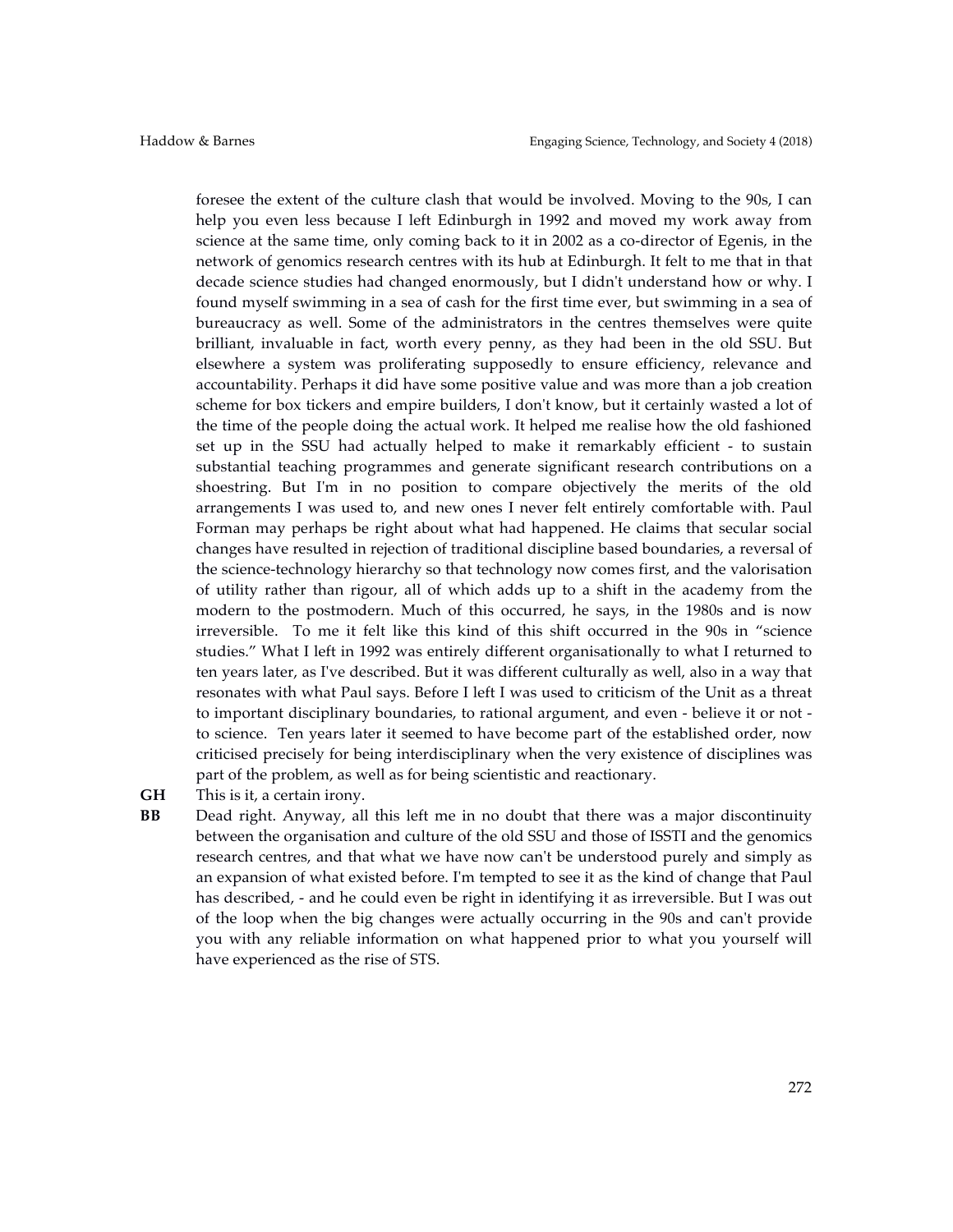#### **Political Animals in SSU …**

- **GH** I wondered if you'd say a few words about politics, feminism, that sort of… Politically the Science Studies Unit didn't seem to be a political animal at all.
- **BB** Interesting you found that. I think it was true of the time I was there as well quite remarkable in a way given that immediately it started students began rioting all over the place. Of course it was definitely political in one sense. Relativism, naturalism, scepticism, empiricism, materialism are some of the words that come to mind to describe the ethos of the Unit, all alike in giving bottom-up accounts of knowledge and society that have always had an important political dimension as their historians have shown us. So from that point of view there is a politics implicit in what the Unit was doing, but it wasn't political in the usual sense; it wasn't up front political. For myself, I deliberately kept my political views out of my work, although I have to confess it was a little time before I had any political views to keep out. Even so, living in interesting times inevitably has its effects. I've already said enough about the interesting times in the 80s. I guess that was the time I figured that sociology had made a big strategic mistake in how it studied poverty: to understand poverty you need to study the rich. But I was also part of the last generation to reach adulthood in time to live through the Vietnam war. It was an appallingly vicious war, and in its last few years with the outcome clear thousands of people died in what was little more than an attempt at face-saving. Living through the years it lasted was an education. Among other things, it left me with an enduring suspicion of male politicians with weapons at their beck and call, particularly nuclear bombs, particularly males from Texas. Perhaps we should shift the glass ceilings over to men and give more women a try. They could scarcely do any worse in high political office; perhaps they'd only kill when there was some point to it. Anyway, joking aside, you can see what I'm getting at. Were there political animals in the SSU? Yes. Was the SSU a political animal? It depends what you mean by politics.

#### …**and the Politics of The Science Wars**

**BB** One intriguing thing I remember about the early period of the unit was that not only critics and enemies but even allies were extremely reluctant to believe that it wasn't a political animal, and too ready to believe accounts of it as some sort of political project. This led to persistent misunderstandings of what it was all about. There were people for example who sincerely believed it was anti-scientific—why otherwise wasn't it telling people what was so special about science? Similarly, some academics assumed it must be engaged in a turf war with them, and all being fair in love and war deliberately misrepresented what it was doing. Of course the misrepresentations were read by other people who innocently accepted them as correct. Once accounts of this sort get established they can persist for decades; outside their special areas academics tend to accept what they read without checking it out. So decades after this early period lots of the nonsense that had been written about us was recycled, hardly modified at all, in the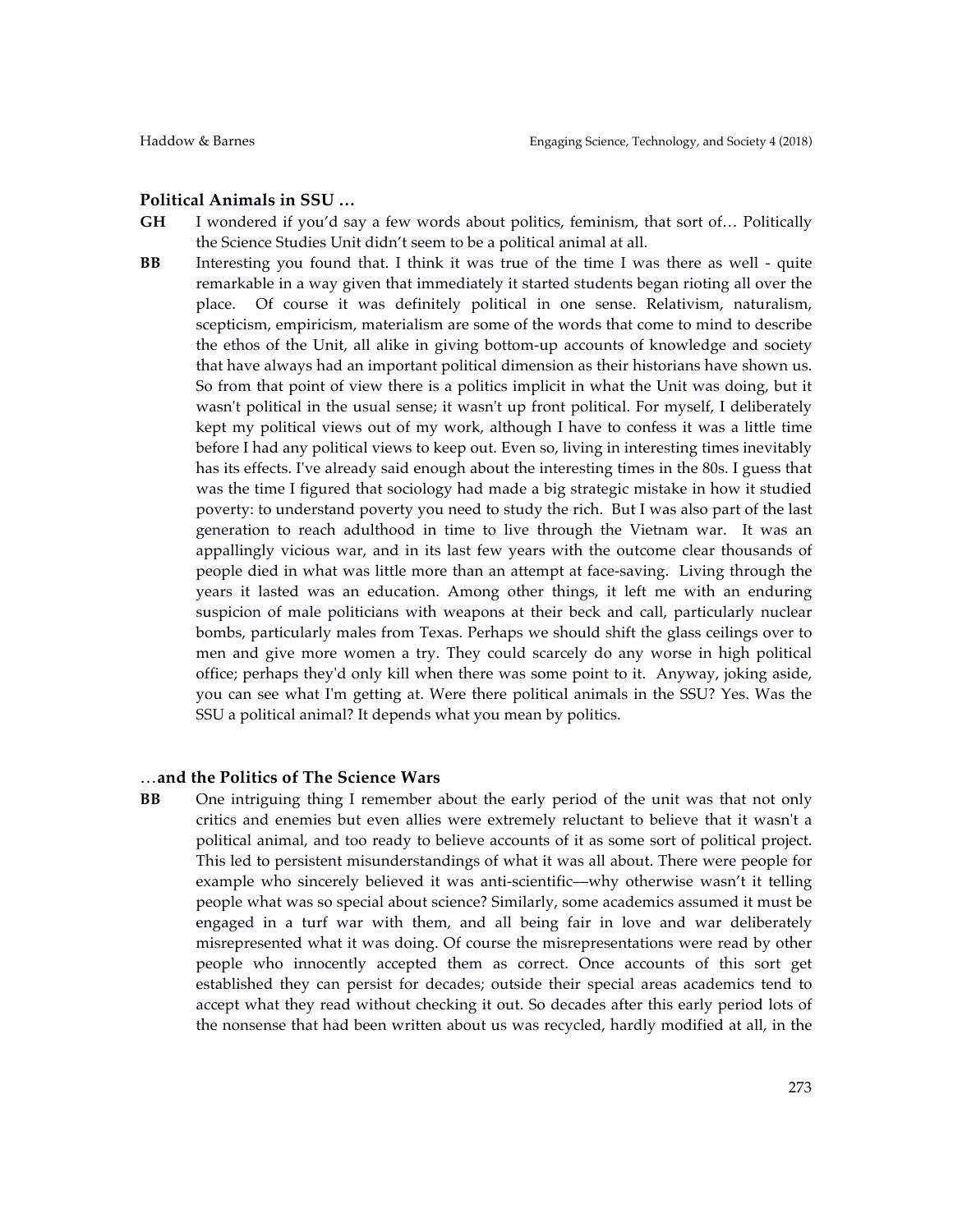so-called science wars. We found ourselves denounced along with French intellectuals, feminists, postmodernists and other supposed purveyors of irrationalism and antiscience.

- **GH** How did that feel at the time? Do you remember how that felt at the time for everyone?
- **BB** There were people whose careers suffered very badly and unjustly as a result of the science wars and the careless polemics of the scientists, but fewer in Europe than the USA. They were at their height in the 1990s but I was scarcely involved in them at all. I knew that David was rebutting criticisms of the SSU and had repeatedly dealt with the significant misunderstandings. The critics only had to read him, but apparently very few of them did and nothing changed. Of course, David remained completely unshaken in his views as well, but as always he was remarkably thorough and looked at criticisms in proper detail before responding. Anyway, I soon figured out there was little point in getting involved and for the most part I kept out of it all. There was one occasion when I met Alan Sokal and Jean Bricmont: it was at a conference very late on, intended to promote peace and reconciliation. The French seemed to have got worried about their intellectuals. It was clear that Sokal and Bricmont assumed that as a former SSU person I had been one of the wicked relativists who'd fought in the enemy army. They were surprised by what I told them about the SSU and my own longstanding positive view of the natural sciences. I remember Bricmont saying something like, "if this is how you feel why aren't you propagandising on behalf of science like I am?" And I said to Bricmont, "well, because I'm not into propagandising." I never saw them again and our convivial chat had no significant consequences at all. Even so, I'd have liked to talk some more to them, particularly to Bricmont, who was a fascinating character and a bit of a one-off.

#### **Boot-strapped Induction, Finitism, and Reflexivity**

- **GH** Thinking back to the early things that you've published, what's been one of your favorite topics to write about or to deal with or what's been some of your favorite outputs, papers or publications? Mine is "bootstrapped induction" for instance, that's one of my favorite things that you've written.
- **BB** Did you read that? Oh how I struggled with that paper. It came out in 1983 but it took ages to write and it's important to understand the context. By that time I'd figured I had something like an okay sociological understanding of science and scientific knowledge. What was to be done with it? Certainly not wander around debunking science. The idea now became to see how readily it would be applicable elsewhere, - whether our finitist treatment of science could now serve as an exemplar for social scientists in the areas we ourselves had initially learned from, and borrowed from. So I started out on this, initially looking at anthropological studies, and arguing that a finitist account could be applied to the classification schemes and shared beliefs they had documented. Finitism was, incidentally, by no means a new development in philosophy or the social sciences, but only a few people had explored it with vigour and genuine determination. Most people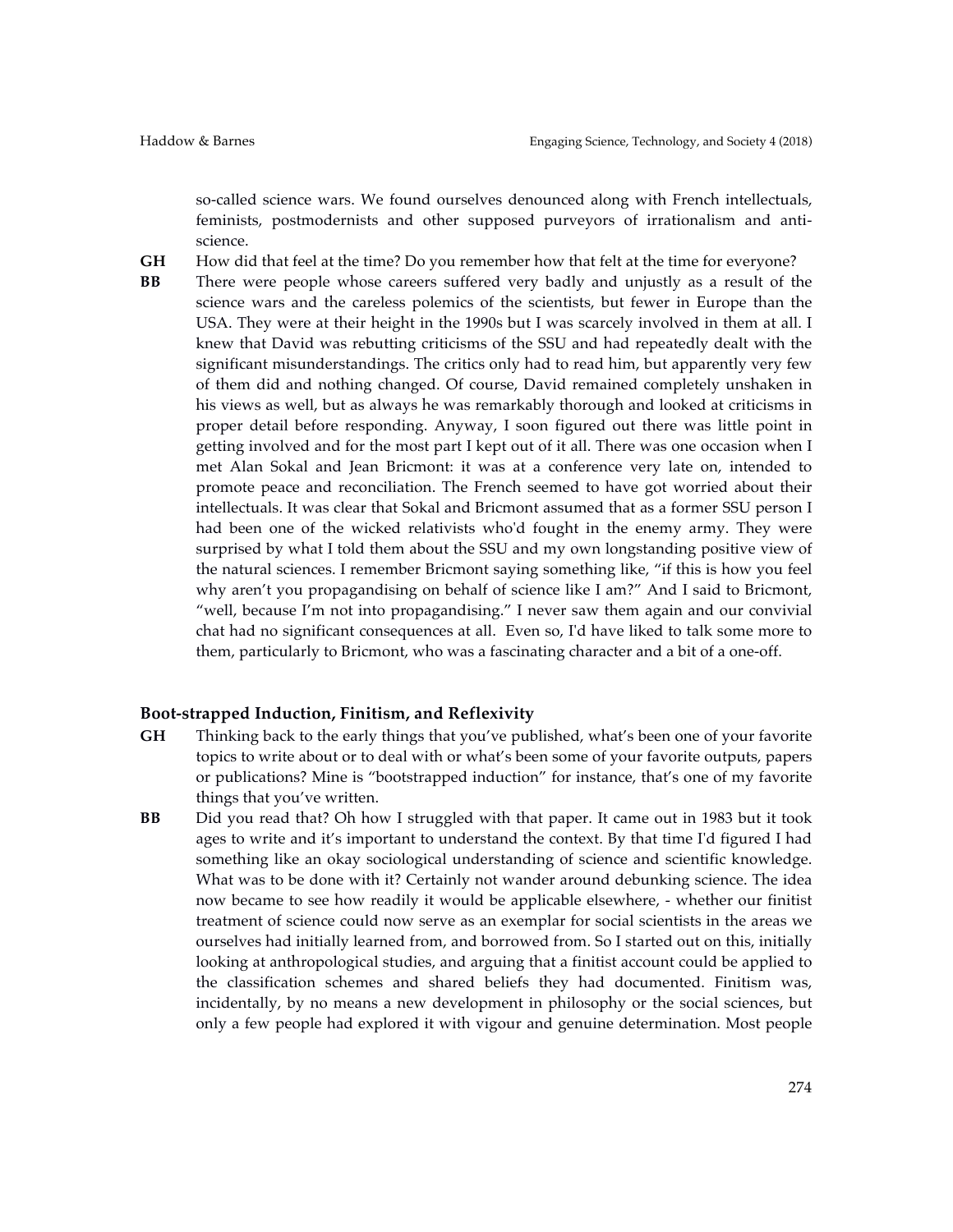tended to dislike it and preferred to take other pathways; and my [our] version was found especially uncongenial because not only did it make the standard finitist point that future applications of knowledge couldn't be reliably inferred from past ones––that pro forma people made them up as they went along as it were––it also highlighted the epistemic implication here, that shared classification schemes and bodies of knowledge scientific or otherwise––couldn't be carried by independent individuals: interacting collectives were required to sustain them.

- **GH** It seems to have lasted the test of time, seems to be going still pretty well just now.
- **BB** That's good to hear, because you know more about now than I do: I'm years out of date…Anyway, efforts to use scientific knowledge as an exemplar also exposed problems and apparent exceptions. Scientific knowledge is knowledge of the world around us and refers, so we assume, to things out there. We look at or act upon the things we refer to in order to check whether our references are correct or not. But if you're a sociologist your study of human activity is itself human activity and you're constantly generating a stream of new referents for your knowledge as you apply it. And you're also constantly encountering referring activity in everyday discourse, with referents that in terms of the exemplary case are obscure to say the least. So you get acutely sensitised to problems here––or at least I did––and, they turned out to be due to the existence of self-referring activity that it nowhere allowed for. Here's the provenance of the 1983 paper on bootstrapped induction, self-reference and self-validation. And it proved a very difficult paper to write partly because of the absence of helpful literature even in the social sciences, where systematic discussion of the topic, amazingly, scarcely existed, although penetrating illustrations and investigations of it did exist, in areas like ethnomethodology for example.
- **GH** Do you mean like reflexivity?
- **BB** Yes, I guess one way to some of the most helpful material would be to Google reflexivity. But it wasn't just the literature problem that made the paper hard work. The topic was a difficult one, I was too sparing in the initial assumptions I was prepared to make, and I took on too much at once. So I ended up more with a sketch to serve as a memoir for future work. What began as thoughts on a little local difficulty became an exploration of the nature of institutions and the statuses incarnate in them––entities existing through and as the self-referring knowledge constitutive of them. It's quite amazing on reflection how little of our knowledge of things is validated according to the usual stereotype, by taking a close look at them or poking around with them, and how much is validated by looking elsewhere, at how we treat the things in question [other members where social statuses are concerned], or at their physical context, as with holes or islands or planets.
- **GH** I'm going to read it again, have you re-read it recently?
- **BB** It's far too difficult for me these days. And it seems to have been difficult for other people as well because it was quite a long time before people started engaging with it. I guess Donald was one of the first people, which was good for morale as I've always had enormous respect for his judgement, and then it was nice to find John Searle coming to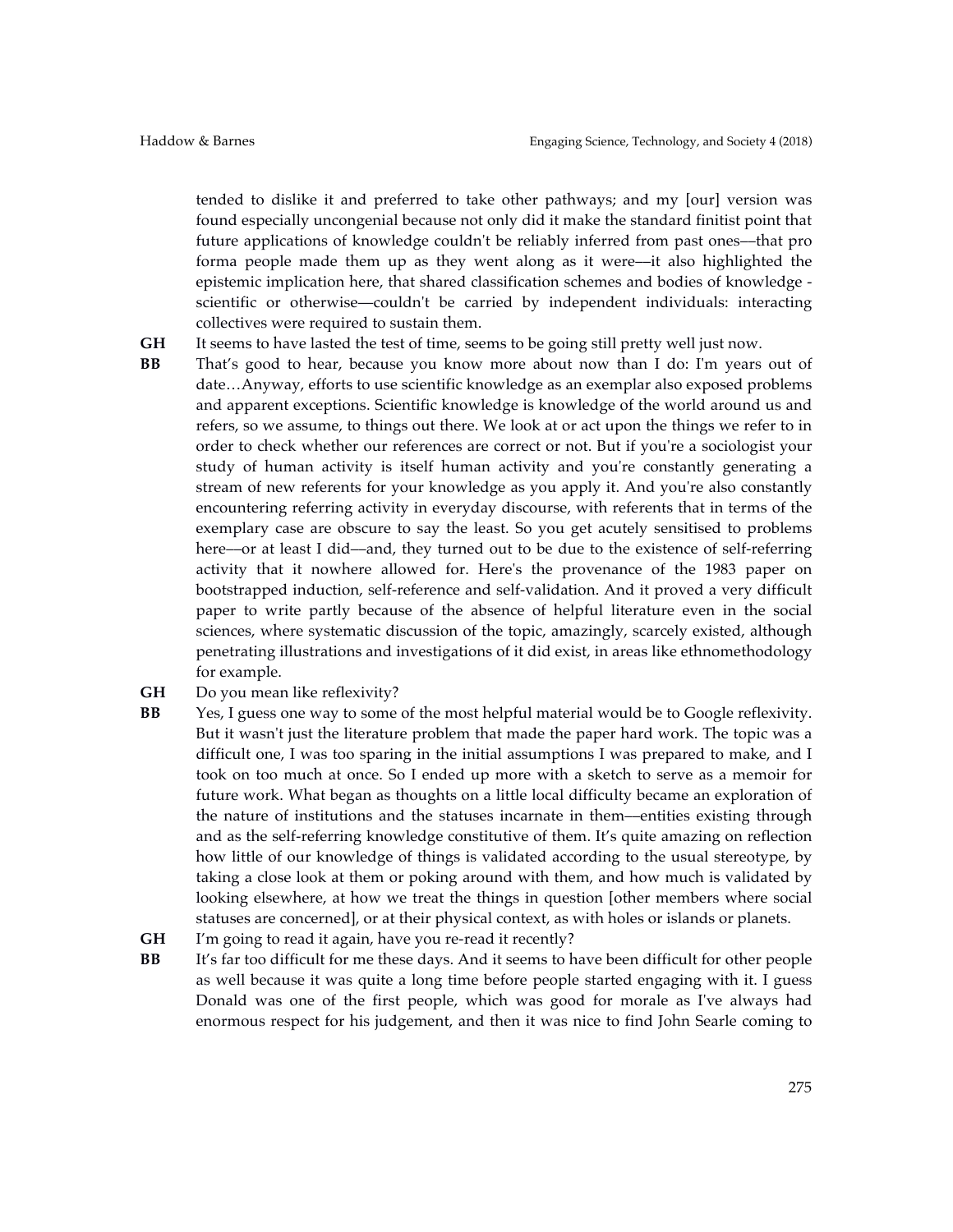some broadly similar conclusions entirely independently a while later. But I produced simpler accounts of the basic themes as I developed the ideas in it. There's one of them in the book on power I published in 1988. Nobody's interested in that book any more but it's one of my best books.

**GH** What is it you liked so much about it? Is it the fact that you're dealing with something, power now is all about Foucault, for instance etc.

- **BB** I like Foucault on power a lot, but even in Foucault, whose historical sociology was much more illuminating than contemporary writers on power in the English speaking world, it isn't altogether clear what power is supposed to be. That was what my book focused on, elaborating on ideas in the 1983 paper. At that time social scientists here and in the US thought they were writing on power when they weren't. Look at Mick Mann on the sources of power. He lists economic, ideological; military and political power. Other writers ask how we know power exists at all and tell us we can infer that from its effects. They then go on to explain these effects by citing the power the existence of which they have just inferred from them -and saying little more about it. There's something not quite right about all this.
- **GH** Go round again.
- **BB** Exactly. These accounts of power went round in circles, assuming what they tried to explain. I wanted to break out of the circle. I was willing to take some things for granted, but not to write a book on power that never made clear what I was talking about. I made some assumptions of course. That I have a capacity to act on the world, for example, embedded in my skeleton and musculature, and can use it to knock that glass of water over or kick your filing cabinet. And if you want to call those capacities powers, even to say they are my powers, that's ok. Everybody has powers/capacities of that sort; but take a second or two longer to look around and it's clear that individual capacities only add up to a minute proportion of the powers of human beings. Where do the other powers come from? Humans multiply and amplify their powers/capacities through coordination. Where does coordination come from? It comes from the possession of shared knowledge. And what's the knowledge that is shared? It's everything that members of the sharing collective know, but crucially it includes the intensely selfreferring knowledge that I was trying to describe in 1983. The sciences are wonderful exemplars of all this, and were of course in the back of my mind all the time, although they're rarely mentioned in the book. I gave a simpler account of self-referring knowledge in this book, to underpin the basic thesis about power:...that it's by virtue of a distribution of knowledge holding over a collective, and being held in place by that collective itself operating as an interacting membership, that individual powers are amplified…to the point where a membership can do all the amazing things that actual human beings do everywhere, things which disconnected human beings would be utterly and completely incapable of doing. That's the message, although it didn't attract much interest at the time.
- **GH** Why do you think that is?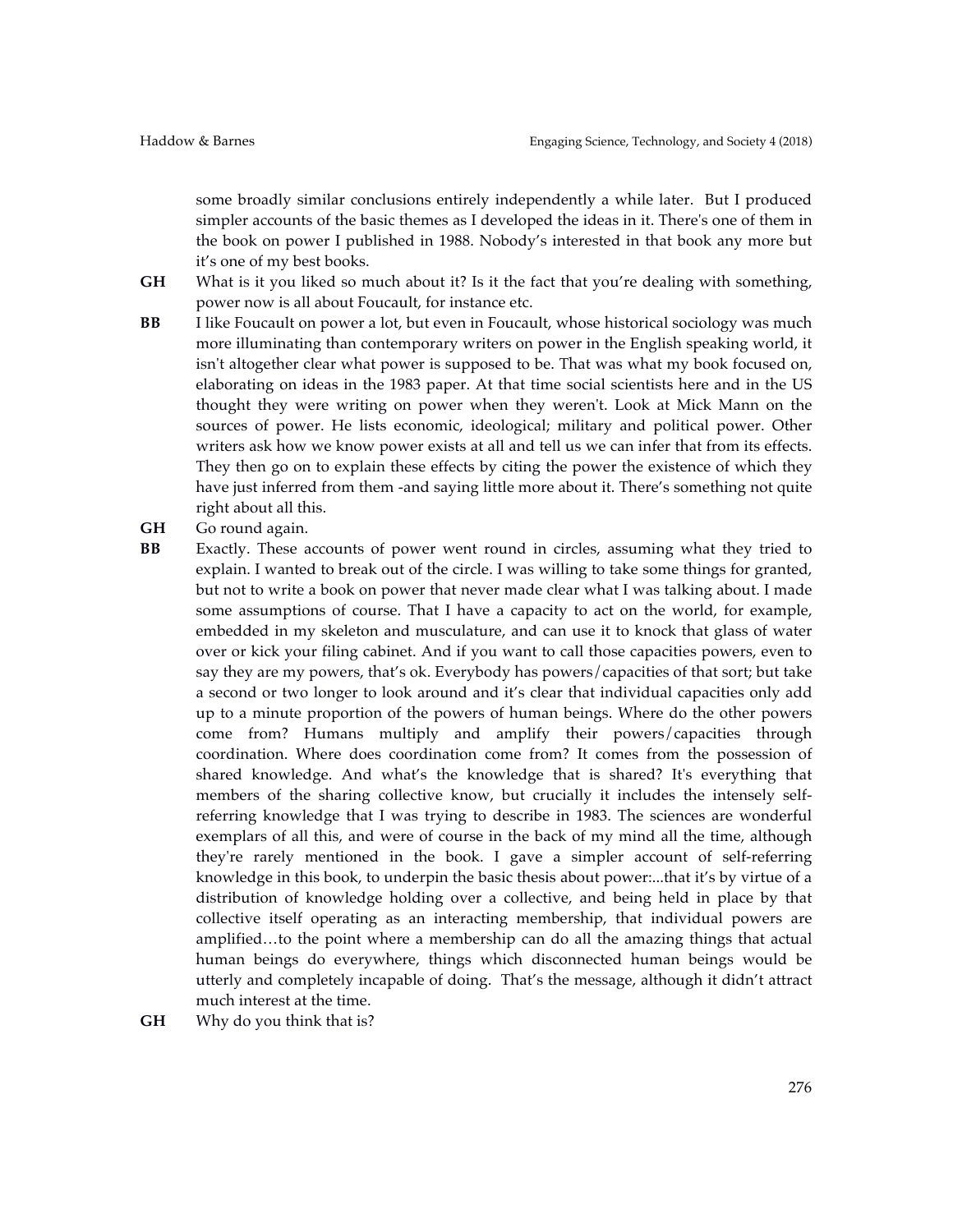**BB** Lots of possible reasons, but one is that at this time the social sciences, including sociology, had become unduly individualistic. I had tried to write the Power book so that it was accessible to people with individualistic habits of thought: just assume that people share knowledge, I was saying much of the time, and you will get it, the rest will follow ok. But eventually I have to ask how we should understand shared knowledge itself, and point out that it can't exist if humans are independent rational calculators. How could they calculate they needed it prior to having it? In a nutshell, whatever makes for knowledge generation must be primeval. And what was primeval I identified as human sociability, the susceptibility of humans to each other in interaction. Humans constantly affect each other causally in interaction, allowing them to coordinate their cognition and their activity, as independent rational agents, if such existed, never could. Whenever humans are encountered it is in already coordinated, knowledge sharing groups able to act collectively to preserve and sustain that knowledge and to exercise the powers that its existence affords them. This is what being human always entails. But this was a time when individual agency was being celebrated to such an extent that philosophers and sociologists would both proclaim it as their chosen metaphysics and chide anything that conflicted with it as a failure to take account of its existence, as though it was round the place somewhere and you'd failed to notice. Anyway, the power book didn't exactly celebrate individual agency.

## **Putting Individualism in Its Place**

- **BB** Once you get deeply into a line of research you can get the feeling of being led on almost without thought from one problem to the next and find yourself going places remote and unimagined when you started. And it becomes easier to move along lonely paths with lots of people walking in the opposite direction. That's a bit like how my research went after the power book, so again I'm detached from the changes that mainly interest you. Not detached altogether from what other people were doing of course, but not in day-to day contact with the key people. For some reason most of the work that proved important to me over this time had been done by sociologists in the USA. The power book had shown that humans couldn't be independent, so the question now was: in what way precisely did they affect each other? I had a look through material in micro sociology and social psychology again. There's some great material there but I focused on Erving Goffman. Goffman recognised Durkheim as an important influence. And in Elementary Forms there's a description of how aboriginals periodically come together to engage in collective effervescence, as he calls it, wherein they reaffirm their social bonds and reinforce their shared categories and classifications. This put down a placeholder that Goffman and others could subsequently replace with studies of interaction and interaction ritual.
- **GH** I think that's what I was always attracted to in your work and in Durkheim's work as well, it is about sociability and about collectiveness.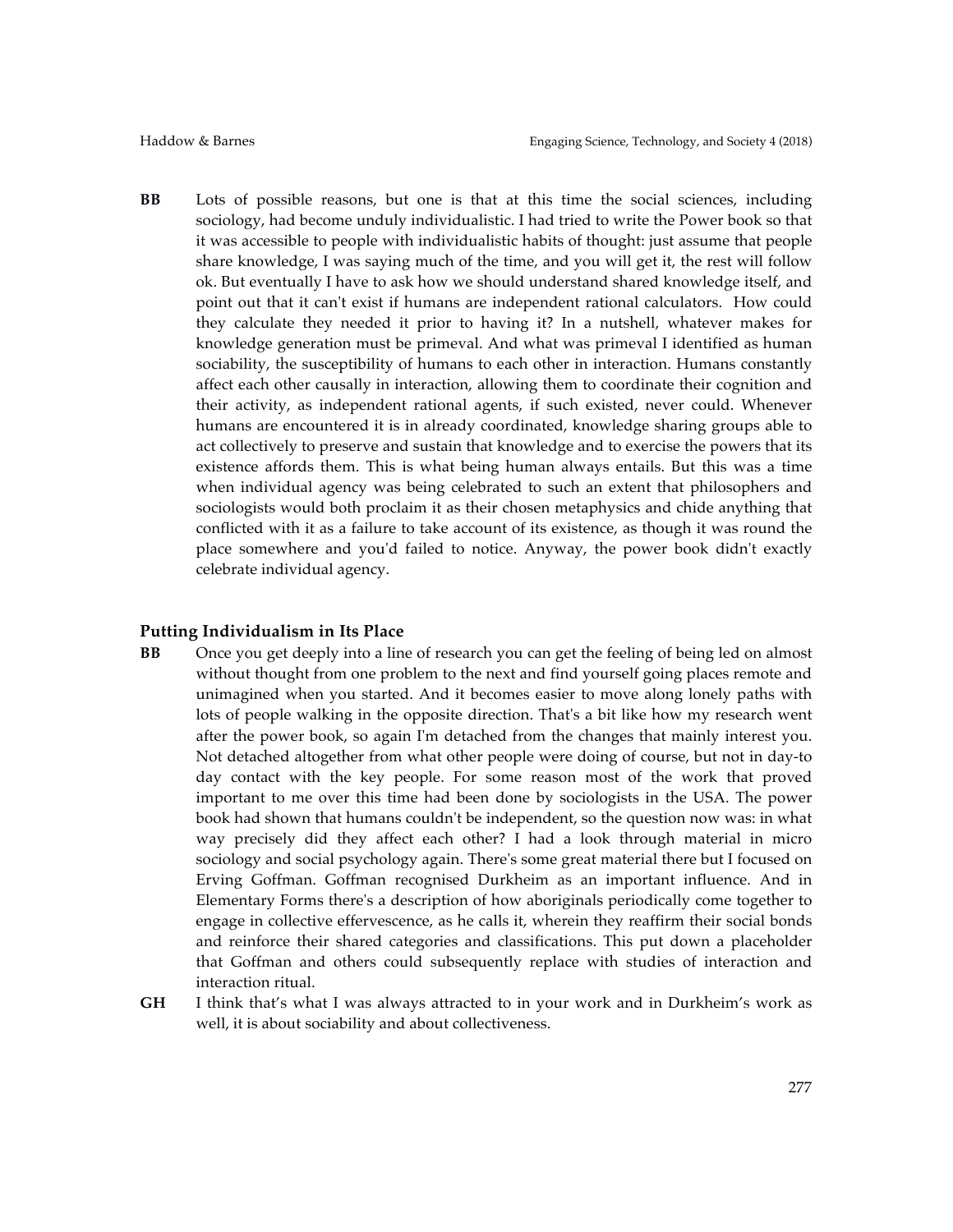- **BB** Yes Durkheim is a wonderful resource, and the late work in particular. But Goffman made good use of him and improved upon him in important respects. Durkheim remarks how aboriginals felt some authoritative externality making demands on them and demanding a special respect, which they were unable to describe. So they reified it as a material entity, a sacred totem, to which they directed the respect that was due. Durkheim identified the mysterious authoritative entity as other people, those in the rest of the tribe or clan, and spoke of the totem standing in for society, as in later forms of religion God stands in for society. But Goffman was one of those who investigated the accord and withholding of respect, and identified it as something that people do largely unremarked, thereby modifying each other's cognition and behaviour literally from second to second. And these are the studies that identify the nature of the mutual susceptibility that permits the generation of shared knowledge and collective action.
- **GH** Maybe they'll have a renaissance moment.
- **BB** Certainly they deserve one.
- **GH** There's definitely a theme through your work which is this anti-individualism.
- **BB** That's right, the more I learn about it the less I like it. But whilst I reckoned I'd made a solid case against it by this time, there was one final problem that needed to be dealt with, that of its very existence. If humans are sociable mutually susceptible creatures, how come they identify themselves as independent individuals, possessed of free will, capable of choice, and so on and so forth? And again it is Durkheim who points the way to an answer, when he speaks of the cult of the individual. The concept of the independent individual is the creation of sociable human beings who impart it to each other as a model that guides how others are to be treated: in other words it is a status category. And why does this status category exist? It's part of an institution, ubiquitous in the life of humans everywhere, wherein it functions as the default status in encounters with others and a resource in the localisation of responsibility. But even if it's functional for people to wander around describing each other as independent when they're not, how come they don't notice the clash? There's no short answer to this question, or indeed to the more general question of why humans have such difficulty in distinguishing classification by status from classification by state. But a small part of the answer, as I see it in this case, is that the routine attribution of independent agency has actually adjusted to the very experience that doesn't fit it. It is when a person is susceptible to our communications, and modifies her behaviour in response that we're inclined to continue to see her as independent. Where she's completely unaffected by these communications we're likely to impute causal constraints or pathology, compulsive behaviour perhaps. Sociability get buried under discourse that ostensibly implies its opposite: susceptibility prompts belief in free will...Take a look at the quote at the very start of my book on agency. Strongly individualistic accounts of humans have a tendency to turn things upside down, as here, but it is not always harmless and it needs watching. For example, constraints on individual agency are often said to be disempowering when the opposite is the case. Attacks on the power of a group often try to convert it into so many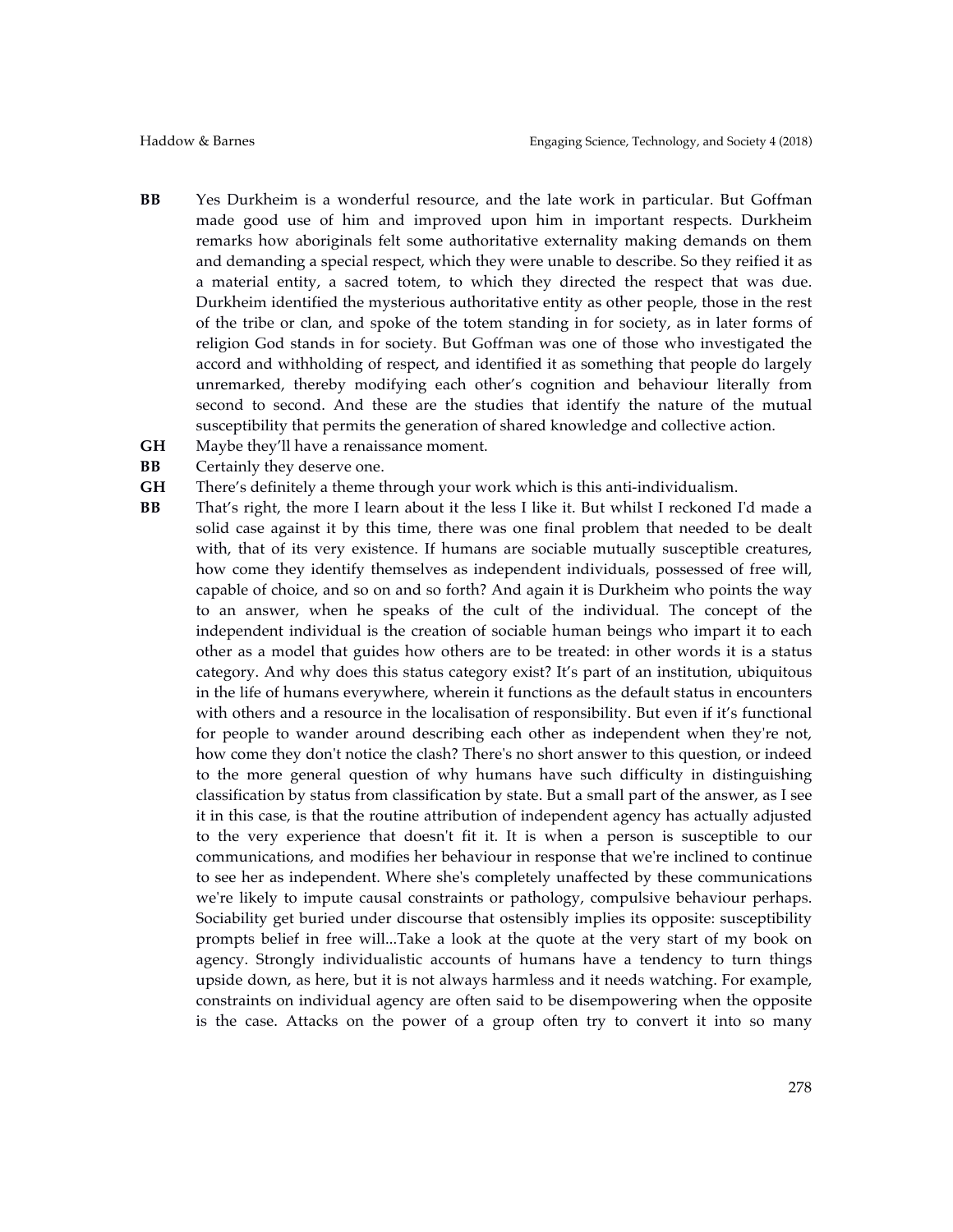independent individuals. Think of the continuing attacks on organised labour, rationalised by talk of the merits of the so-called free market. The result of freeing thousands of workers from constraint, as the rhetoric has it, has been the intended one of weakening them, so they can't resist the power of small, strongly networked groups––for example those at the top of those other deformities in the free market known as companies or corporations, often partially fabricated in schools and universities. It's worth a brief mention as well of a development imputed to strong individualism by Philip Mirowski for instance, possibly inspired by Michel Callon. Having noticed that humans, having been made free of constraint, don't always behave like independent rational individuals, "neoliberalism" as he calls it, has decided to make them free in another sense altogether. They will be trained to be free, nudged into being free, forced into it, coerced into it. If the theory doesn't fit the humans then the humans will be changed. It is an interesting idea. Susceptible agents induced to simulate independent ones? Or fully converted? Last I read, PM had got depressed by the idea that one way or the other it had worked.

#### **On the Future**

- **GH** I think through our discussion I find that we have talked a lot about influences, about what it was like in the wider world at that time, we talked a lot about the things that you guys were writing about and publishing about why you were dealing with those kinds of works, plus the criticisms that you've received and how you dealt with that. But I guess the thing that we haven't talked about, and what the basis of this book is also about, is about the future.
- **BB** Good to get to this question. My memory is very dodgy these days and I'm bound to have been an unreliable informant so far. But as for the future, nobody's been there. I'm actually pretty sanguine about it. Provided you don't collapse under the audit culture; and provided and we don't blow each other up it ought to be fine. And these risks exist most everywhere. What you have, both here and in STS generally, are loads of important problems to engage with - problems that are both intrinsically interesting and dosh attracting, loads of models and exemplars to extend to them, and good work ongoing that's already doing that. That's all that's needed and provides plenty of options for a successful future. Although there's an enormous demand for research on science and technology done in a strongly individualistic frame, there's an enormous supply as well, so that part of the work here done in a different frame isn't necessarily at a disadvantage. I hope particularly that work on self-referring knowledge manages to continue here––but I would, wouldn't I? Its relevance to the study of finance and economics is obvious now, but potentially it's relevant to lots of areas in the social sciences, and yet others elsewhere. To give an extreme example, my guess is that neuroscientists and brain scanners are due to run into the self-reference problem soon, they probably have already––I'm hugely out of date. Then we can expect fascinating insights into brains that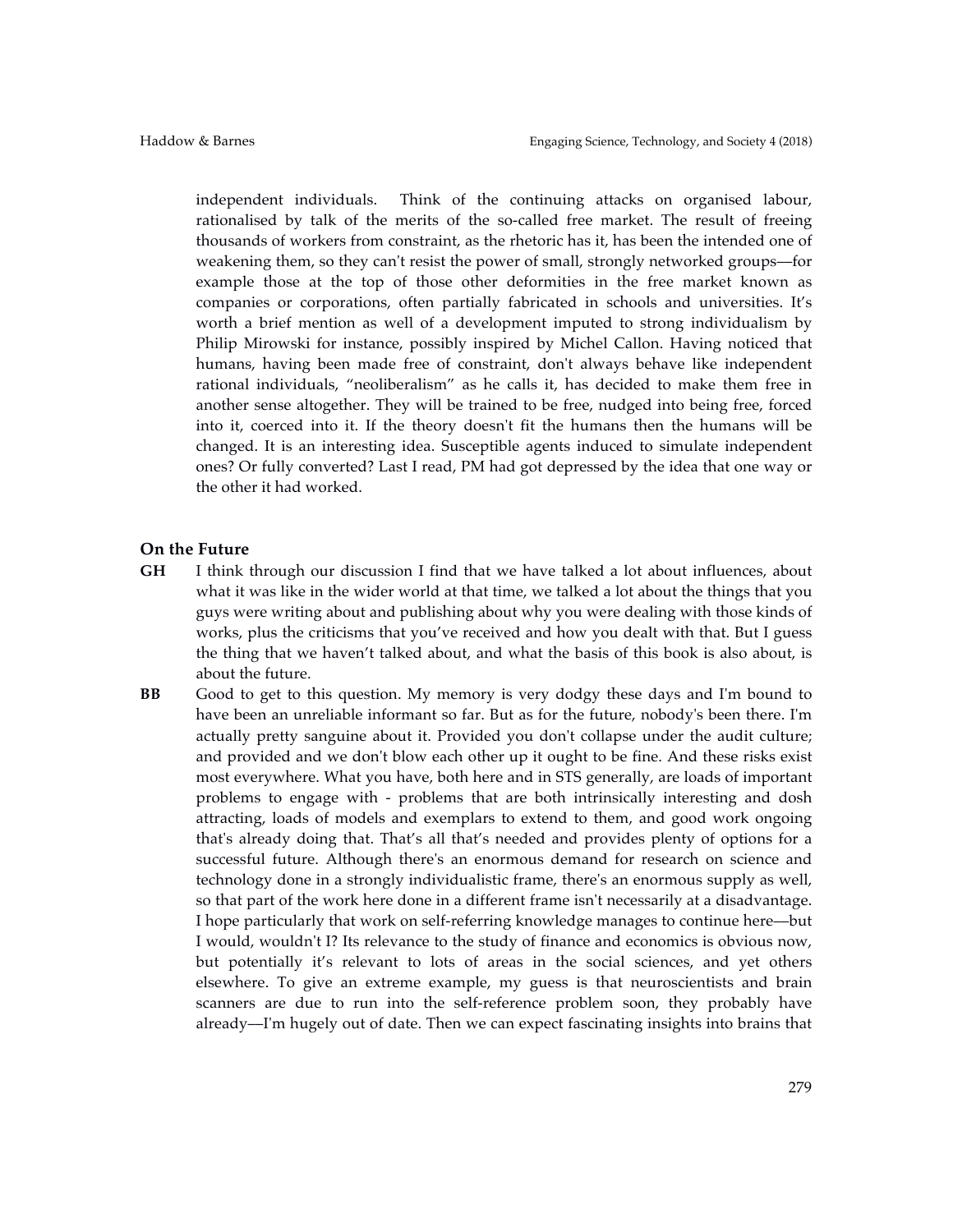deal with the problem without turning a hair and classify things by status as a matter of course, even though other brains have had to struggle for years to get a verbal handle on what's involved. There could be lots to discuss with the scanners, especially as they start working with two or three machines and not just one. Some of these guys are studying consciousness. It's worth recalling that consciousness is knowing with others. Of course, the future will be largely decided, as it should be, by the fifty odd people in it doing something called ST[I]S. I just hope you don't face too many external demands for long term plans on a side of A4, or abstract accounts of what's so special about what you're doing. It's hard to see very far ahead in your kind of research. And whilst boundaries help in academic division of labour, weak ones, like ISSTI seems to have within and around itself, make for flexibility, as does the wonderfully vague label STS. Where would you go that isn't STS? STS studies science and technology, which means it can scarcely avoid the systematic study of people doing things. Anthropology studies people doing things and that study has long encompassed their knowledge and technology. Most everywhere in the social sciences it's the same. What are the key differences between one locale and another? Mainly that they have different inheritances of exemplary achievements, although in academic turf wars all sorts of other rationalisations for hard boundaries are produced. A researcher might conceivably find good reasons for studying any form or aspect of human behaviour. So why shouldn't she? Not to worry, it's implicit in the title.

# **Performativity and the Collective**

# **BY GILL HADDOW**

In 1997 I studied at the University of Edinburgh's Science Studies Unit (SSU), where I was taught the "The Analytical Tradition" by Professor David Bloor as part of the MSc in the Sociology and Politics of Science and Technology. Professor Barry Barnes had moved on to new pastures to revisit earlier ideas, such as ideas about anti-individualism, by the time I had started, and we never met then. Barnes was a sociologist who looked at people in society as joined together, cohesive, and creative. His views may be challenging to those who see society as one that is separated and fractured; maybe as Marx once did and some postmodernists now. I defined myself then and now, as a "*sunshine sociologist*" interested in solidarity and the collective––how is it that despite the fractures societies mostly continue to exist? Therefore, I want to briefly focus on Barnesian performativity and two related issues regarding the inductive nature of STS inquiry and the relationship between power and knowledge.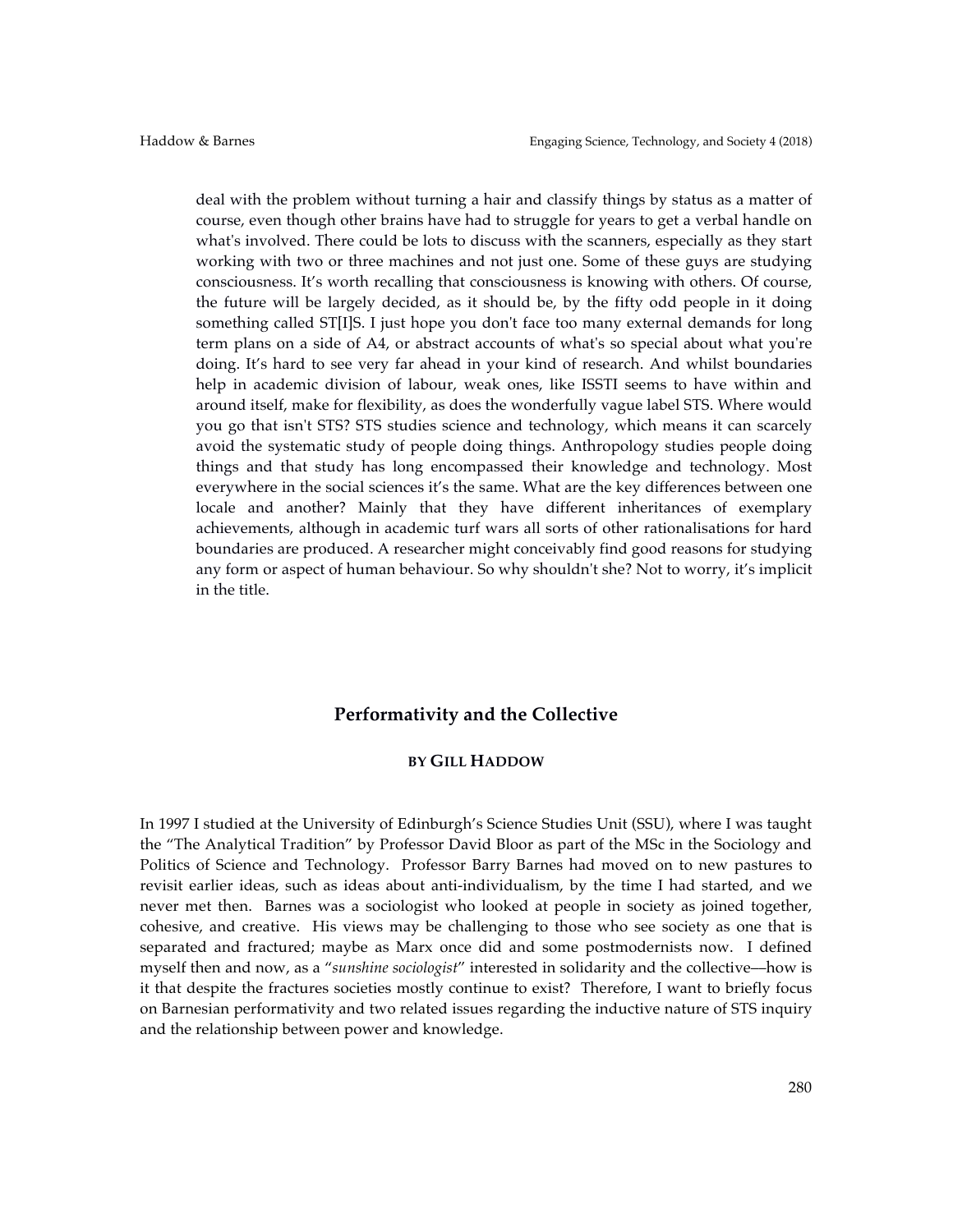The first article I read by Professor Barnes was published in 1983, in the journal "Sociology." It was called "Social Life as Bootstrapped Induction." He argues that "much referring activity is self-referring and much inference self-validating." I found these ideas appealing but difficult to understand. Professor Barnes said as much in the interview when I asked him if he had read it again recently. "It's far too difficult for me. It's far too difficult for me these days," he said, "and it seems to have been difficult for other people as well because it was quite a long time before people started engaging with it." I am not sure even now that I fully understand the article; but the idea of Natural (N)- and Social (S) kind terms and the fact that the circularity and the tautology were used explicitly was counter to my assumption that both circularity and tautology should be avoided. The inductive inferences have a feedback mechanism––a bootstrap that puts them on repeat by the actors that are referring to them. As Professor Barnes wrote, repeated practice and social interaction shape the knowledge of the external referent and it is the repeated referring to the external referent as "table" that makes the table known as table (and not chair). This is a strong version of performativity that relates to how real world entities or external referents (Natural kinds of N types) are matched with the concepts that apply to them (the Social kinds or S types) through repeated referencing to them. This referencing eventually gives the referencing itself accreditation or validation. Professor Barnes takes this further than the naming of the materiality to the actual creation of its original reference in relation to the "S" type. The S type is a social kind and is demonstrated, for example, when a traditional marriage ceremony is undertaken. The ceremony creates and changes the social reality for those to be married by naming them "husband" and "wife" and creating their new identity as such. In terms of Barnesian performativity there is room for change in the performativity that he discusses, as the self-referring is not necessarily stuck in a loop (so to speak). The children's game of "telephone," where a child whispers a story to her neighbor and it gradually becomes distorted as it is passed from one to another, can change the original reference. Barry and I discussed this in the interview.

This version of "Barnesian Performativity" that was in the article was taken up by Professor Donald Mackenzie at the University of Edinburgh. Professor Mackenzie shows that activities (finance and economics in his case) are also performative and creative; They are activities that are boot-strapped but also flexible, (as in the game of "Telephone"). . Here is the beauty of the recreation and regeneration of knowledge of the world; Barnes' theory did not make assumptions about origins but asked what the origins were of how we know "stuff." This is performativity at its most innovative but without falling into the "language constructs reality" argument that perhaps few adhere to nowadays. There is no idealism to be found in Barnes' work because there is a reality of that of which we can have knowledge—the N kind and the S kind. Language does not construct the external world, but names and refers to it.

The idea of a Barnesian performativity––a way of knowing the world but of also doing the world––is located in his belief about the power of interaction. In "Bootstrapped Induction" Barnes discusses money and financial institutions, but it was power that took his attention. Here his interest in ethnomethodology and micro-sociology drives his analysis of "power." Unsurprisingly, Barnes' method of inquiry into epistemology (knowing knowledge) resonated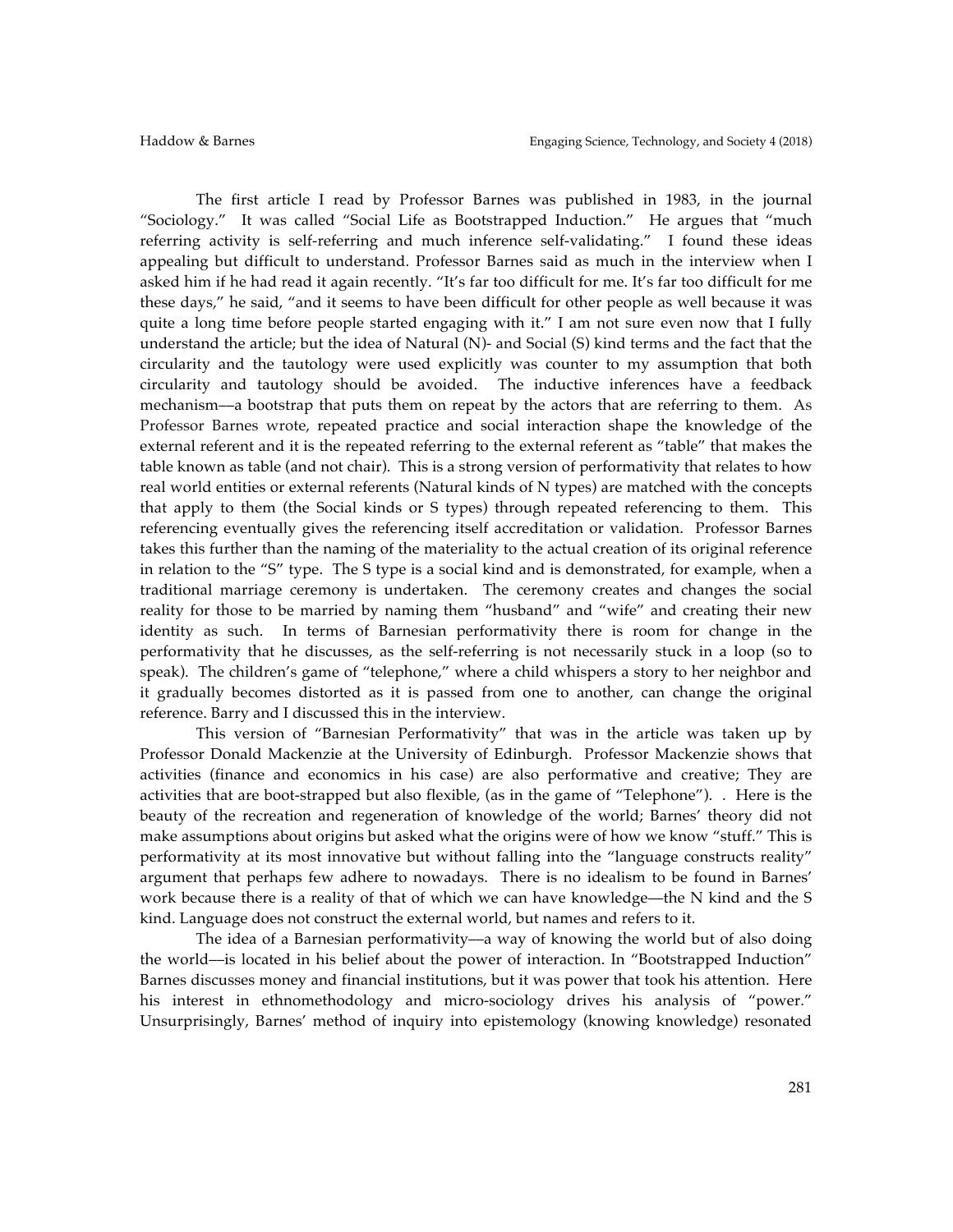strongly with the bottom-up nature of inductive inquiry that many social scientists favored then and now––contrasting with the top-down of scientific inquiry searching for the data to support the hypothesis Indeed, the appeal of the "bottom-up" resides in the more apparently democratic way of research practice putting an inductive approach at the center. Social scientific inquiry attempts to be surprised and does not necessarily always want to find what a researcher is looking for. It is of course an over-simplification to present the way these approaches to doing social science research. In practice inductive, deductive, and abductive approaches are often at work.

With only isolated individuals there is no power; a person on a desert island has no power over others because there are no others to have any power over. Power is both generated and "amplified" in the interaction between people. For example, one can think of human ability, such as the fact that some find it easier to read than others. Power comes in when others are able to know those whose reading skills are differently abled as "dyslexic." With no others there is no dyslexia. A truism, indeed, but an important one. In my view, what is at the core of Barnes's sociology is a commitment to people and an understanding of the relationships and interactions between them that generate knowledge and ultimately, power. Is this different interpretation of Foucauldian "knowledge is power?" Barnes, during our discussion, thinks the origins of that power is in knowledge and how it is created. I guess for him "power is knowledge." Although Barnes admits for admiration for Foucault, it is to Durkheim that is his greatest influence. For Barnes, Durkheim's influence appears most strongly in a Durkheimian "social solidarity" and showing how cohesiveness is accomplished in a society of distinct and different individuals.

Thus, throughout Professor Barnes' work and life is the emphasis on the collective and, indeed, anti-individualism. In our interview, Barnes criticizes the individualism of the eighties and arguably would be uncomfortable with its appearance today in some social science thinking in economics and psychology. Indeed, he finds rational choice theory as the worst-case scenario of combining collective knowledge with individual calculus. For Barnes, there is an increasing threat associated with the "illusion of individualism"; for the human is in a collective making up a knowledge team where its validity––the knowledge worth––is agreed upon by the many. Indeed, the irony is that the collective may come from a group of individuals in any numerical form. Simply, lots of people are needed to make a community; one person on a desert island obviously does not cut it. However, the idea of individualism, of autonomy and freedom comes from the collective in the first instance. Without the collective there would be no individualism, and without individuals there would be no collective. Irony indeed.

#### **Author Biography**

Gill Haddow is a senior research fellow based in Science, Technology and Innovation Studies at the University of Edinburgh. Her interests reside in areas that relate to the sociology of biomedicine, technology and the body. Her current research project, Animal, Mechanical and Me: The Search for Replaceable Hearts, is exploring the experience of the everyday cyborg along